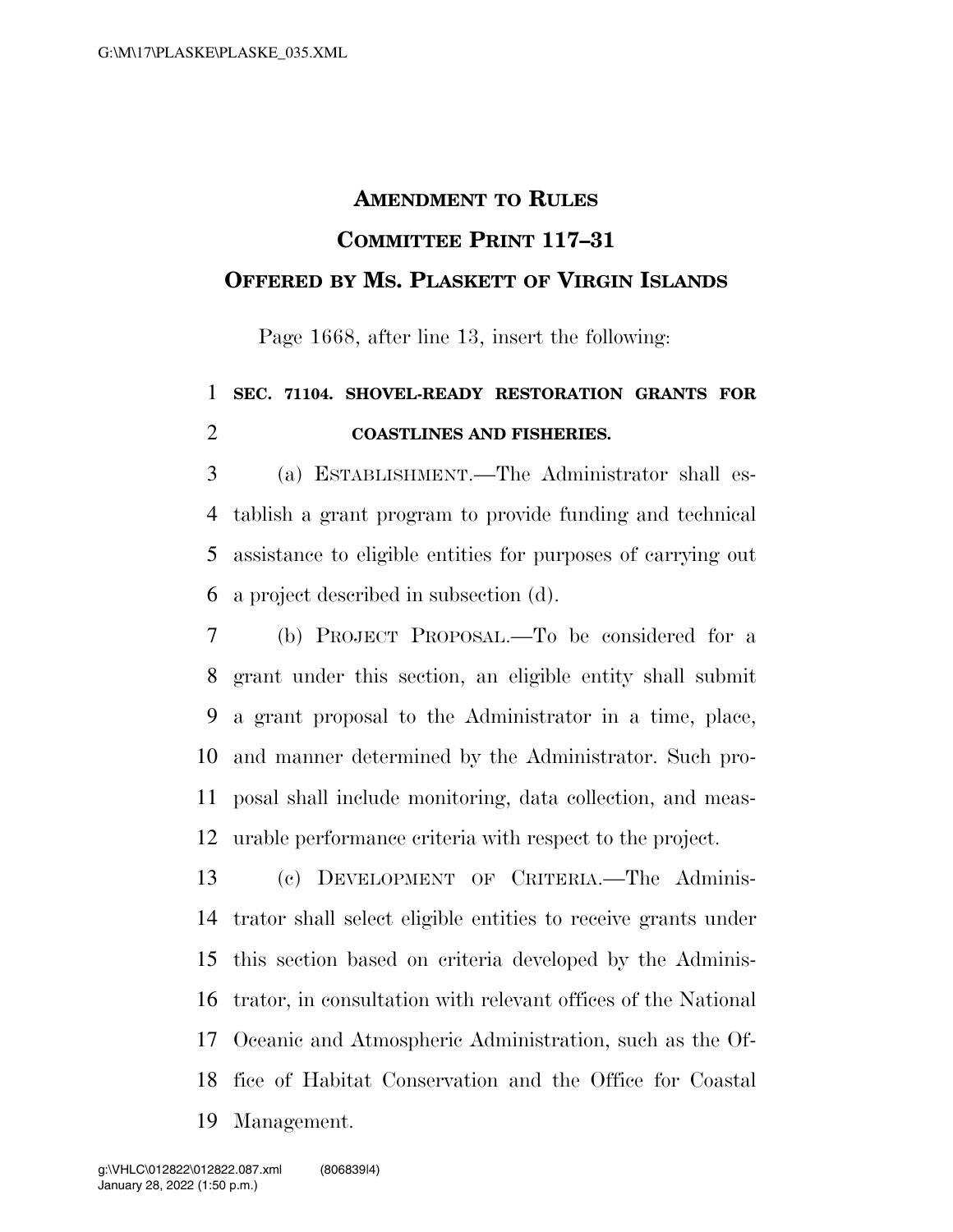| $\mathbf{1}$   | (d) ELIGIBLE PROJECTS.—A proposal is eligible for       |
|----------------|---------------------------------------------------------|
| $\overline{2}$ | a grant under this section if—                          |
| 3              | (1) the purpose of the project is to restore a          |
| $\overline{4}$ | marine, estuarine, coastal, or Great Lake habitat,      |
| 5              | including—                                              |
| 6              | (A) restoration of habitat to protect or re-            |
| 7              | cover a species that is threatened, endangered,         |
| 8              | or a species of concern under the Endangered            |
| 9              | Species Act of 1973 (16 U.S.C. 1531 et seq.);           |
| 10             | (B) through the removal or remediation of               |
| 11             | marine debris, including derelict vessels and           |
| 12             | abandoned, lost, and discarded fishing gear, in         |
| 13             | coastal and marine habitats; or                         |
| 14             | $(C)$ for the benefit of-                               |
| 15             | $(i)$ shellfish;                                        |
| 16             | (ii) fish, including diadromous fish;                   |
| 17             | (iii) coral reef systems;                               |
| 18             | (iv) marine wildlife; or                                |
| 19             | (v) blue carbon ecosystems such as                      |
| 20             | coastal wetlands, beaches, dunes, marshes,              |
| 21             | coastal forests, oyster beds, kelp forests,             |
| 22             | and submerged aquatic vegetation; or                    |
| 23             | (2) provides adaptation to climate change, in-          |
| 24             | cluding sequestering and storing carbon or by con-      |
| 25             | structing, restoring, or protecting ecological features |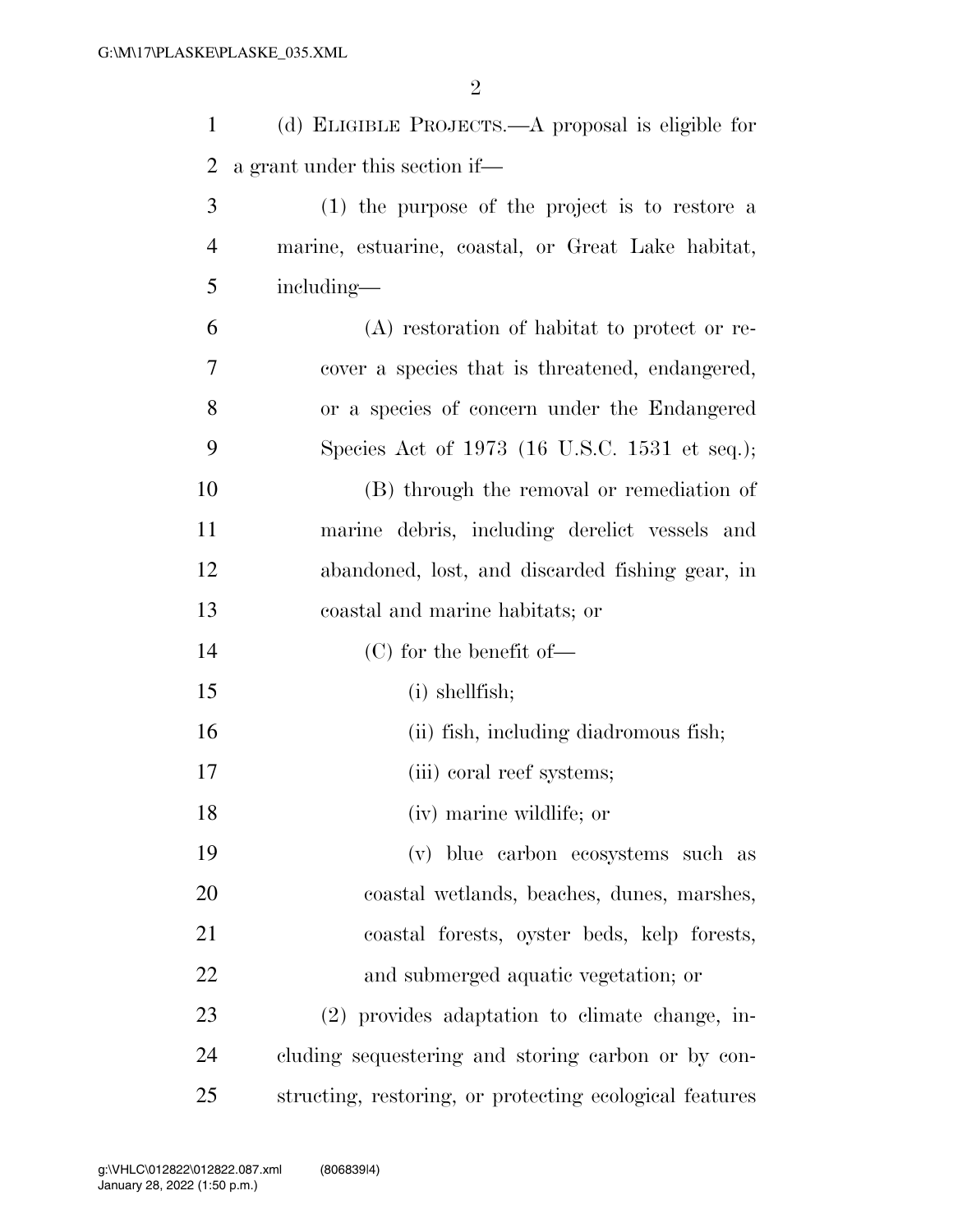or nature-based infrastructure that protects coastal communities from sea level rise, coastal storms, or flooding.

 (e) PRIORITY.—In determining which projects to fund under this section, the Administrator shall give pri-ority to a proposed project—

(1) that would stimulate the economy;

 (2) for which the applicant can demonstrate that the grant will fund work that will begin not more than 90 days after the date of award;

 (3) for which the applicant can demonstrate that the grant will fund work that will employ fish- ermen who have been negatively impacted by the COVID–19 pandemic or pay a fisherman for the use of a fishing vessel;

 (4) for which the applicant can demonstrate that any preliminary study or permit required before the project can begin has been completed or can be completed shortly after an award is made; or

 (5) that includes communities that may not have adequate resources including low income com- munities, communities of color, Tribal communities, Indigenous communities, and rural communities.

 (f) AUTHORIZATION OF APPROPRIATIONS.—There is authorized to be appropriated to the Administrator